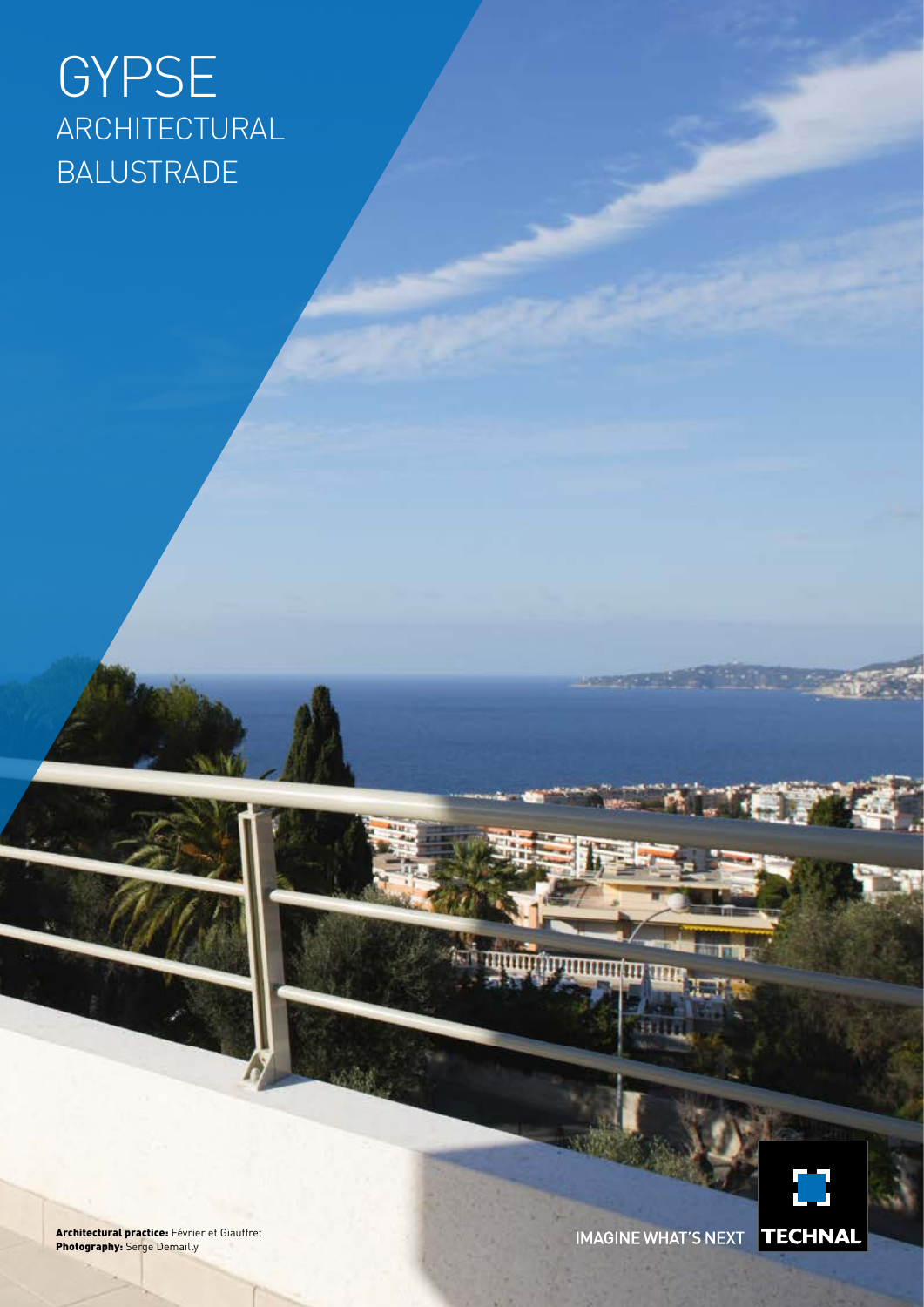

- 
- 
- 
- 
- 
- 
-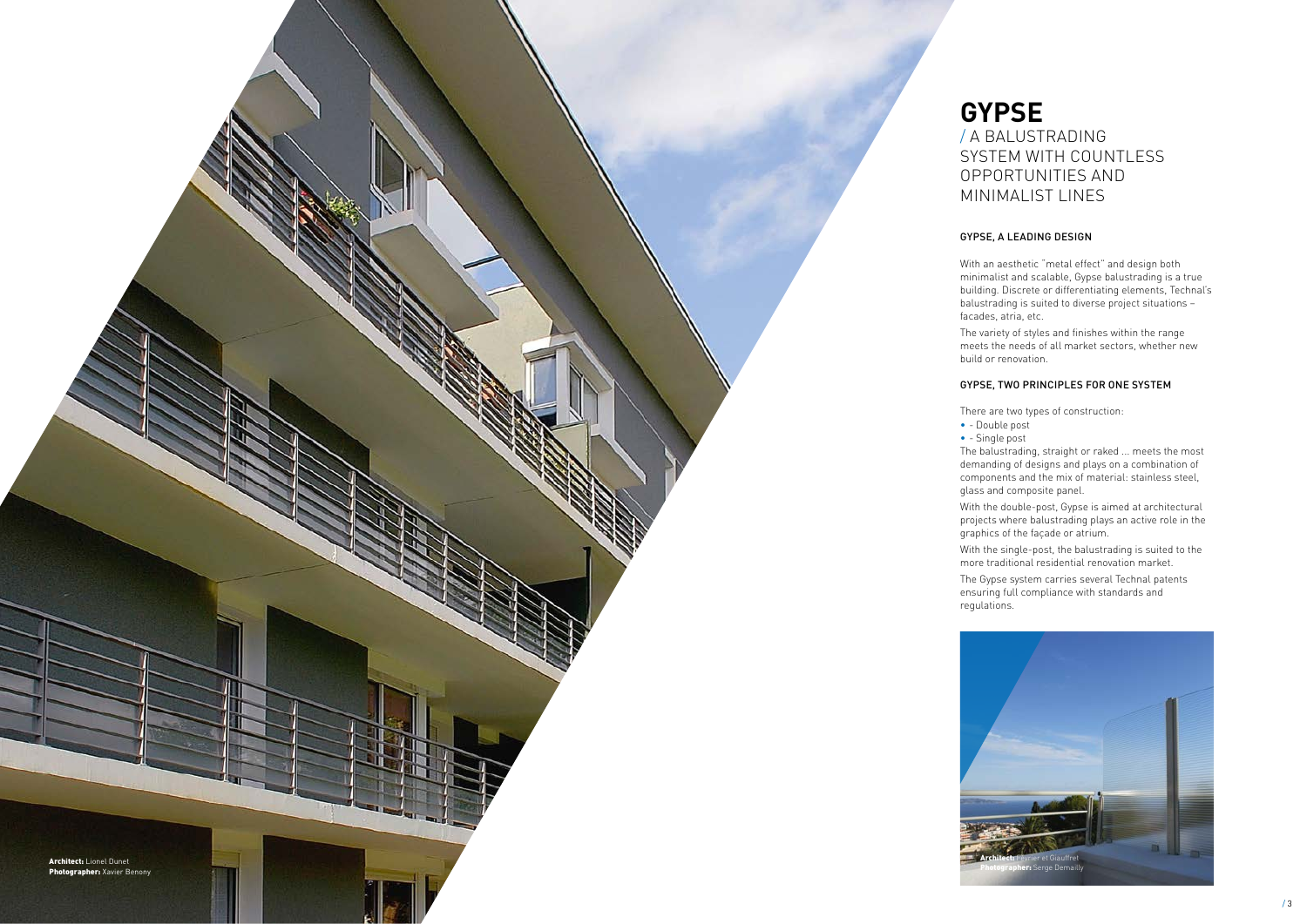### PURE AESTHETICS

- Design with minimalist lines.
- Double post system: 2 design options.
- Flat or round midrails for models with or without infills.
- Installation options: on a slab, slab nose, in front of a slab, between frames and on a low wall.
- Corner bracket for a 90° angled return.

### INFILLS AND DESIGNS

- Infills positioned depending on the chosen configuration: in front of or behind the posts (spaced posts), between posts for modular versions, etc.
- Wide range of infills: glass, sheet metal, stainless steel rods or cables, St Andrew's cross, with or without a midrail, etc.
- Variety of materials: aluminium, stainless steel, glass, composite panel, decorative sheet metal.
- Available as a balcony separator and swimming pool barrier.

### PERFORMANCE

- Compliance with standards: 78 test report available (brought into line with the latest changes to standards in relation to horizontal loads and glass infills).
- Several patents.

### EASY TO INSTALL

• Modules created using an infill positioned between posts (pre-mounted).

## **KEY FEATURES AND INNOVATIONS**

### **GYPSE** / ARCHITECTURAL BALUSTRADE



SPACED POSTS

JOINED POSTS

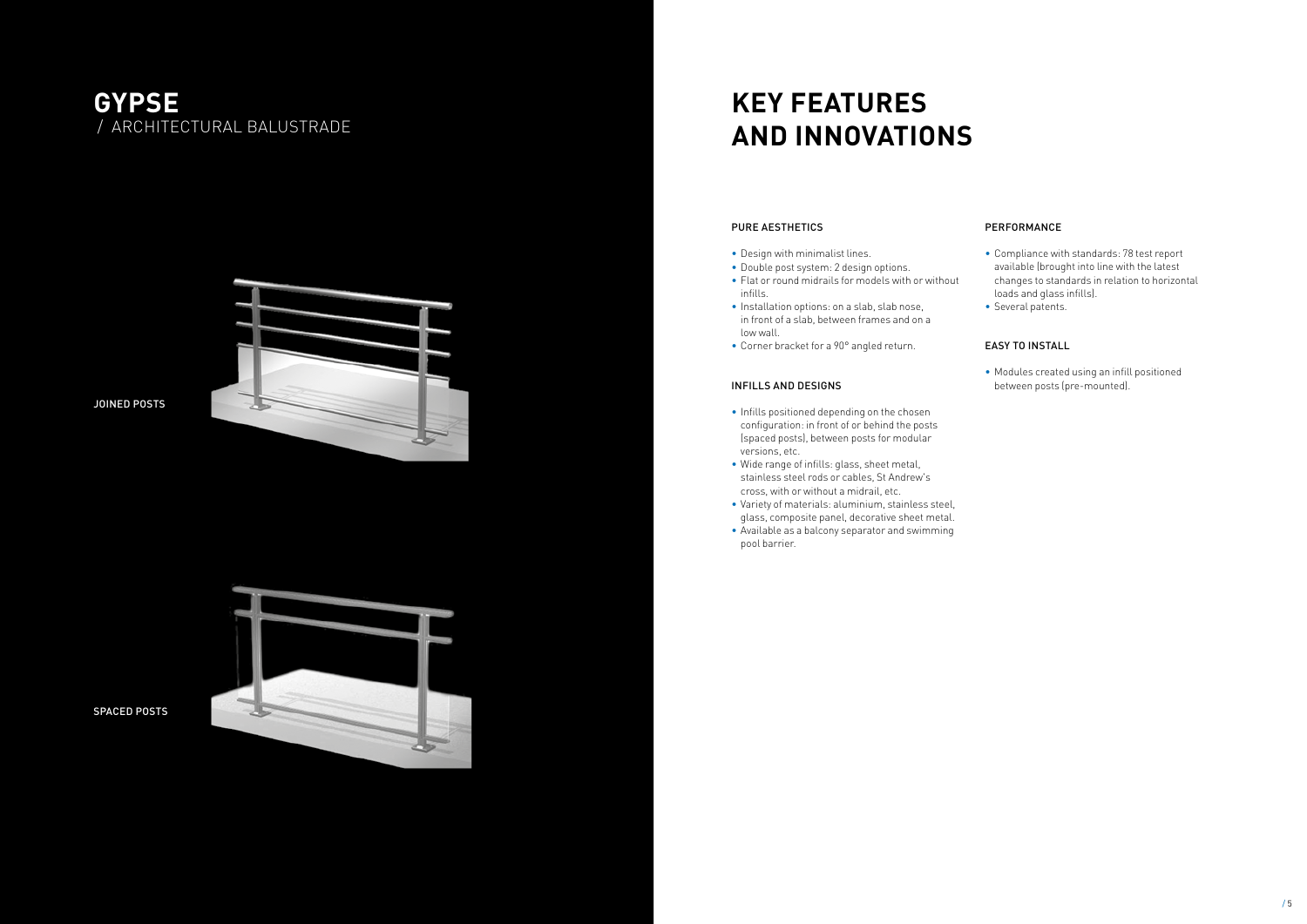

# **A RANGE OF INFILLS**

SPACED POSTS SPACED POSTS





Glass infill beneath a round handrail Glass infill beneath a rectangular handrail







Cable and sheet metal infill with a rectangular handrail Cable and glass metal infill with a round handrail



Cable and glass metal infill with an offset rectangular handrail Running band aspect under the midrail with a St Andrew's cross and round handrail



Running band aspect under the midrail with a glass infill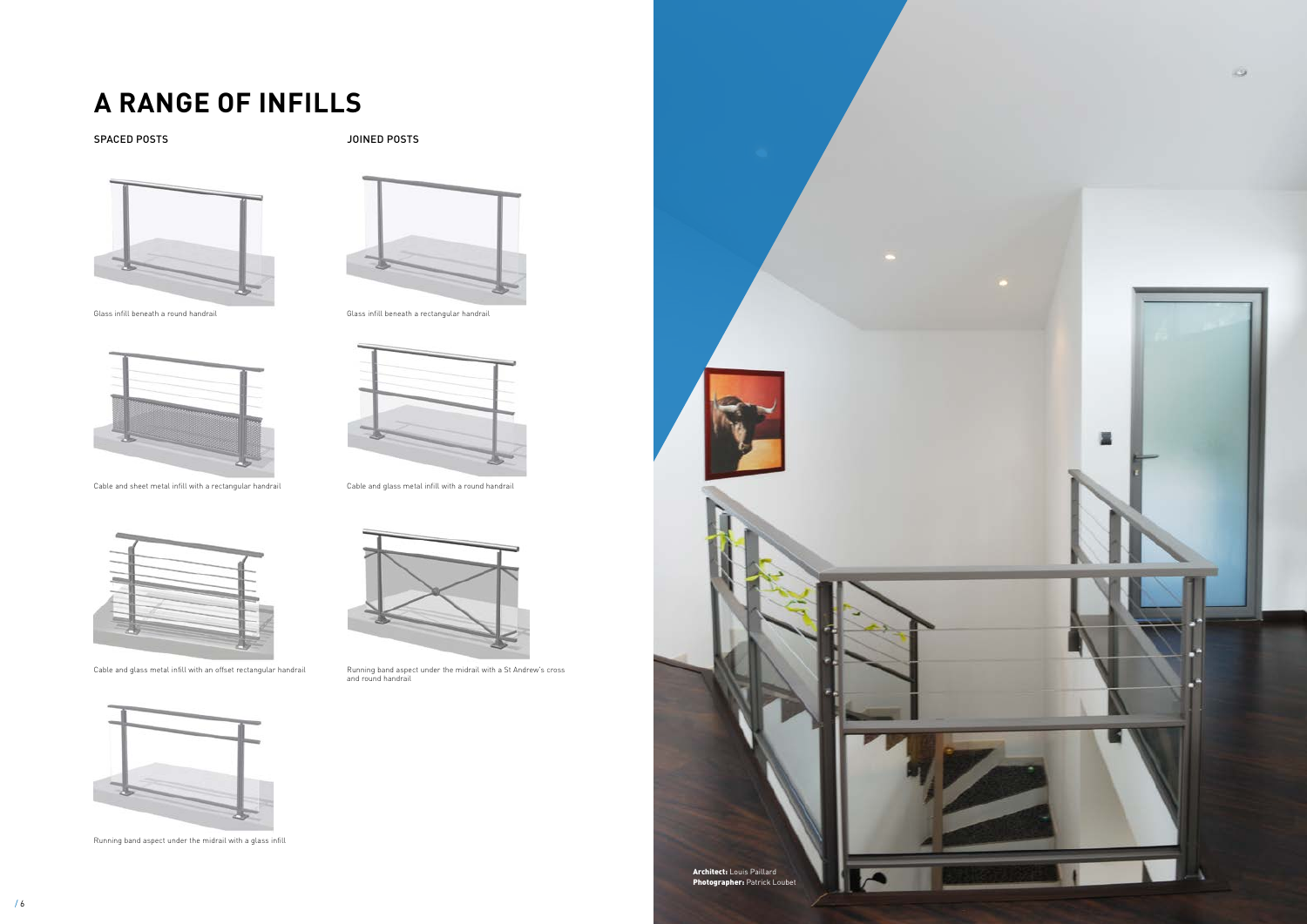

### JOINED POSTS

- Simple and pure design.
- 2 half-height posts forming a
- 50 x 24 mm section.
- Round or rectangular handrail.
- Upside down V-shaped handrail bracket,
- 20 mm above the post.
- Midrails and infills positioned between posts. • Retainer flange for stainless steel cable with a
- diameter of 4 mm.





### SPACED POSTS

- Subtle and minimalist design.
- 2 posts 50 x 12 mm, spaced 20 mm apart.
- Round or rectangular handrail.
- Height-adjustable bracket for handrail offset by 150 mm.
- Bracket for stainless steel rod with a diameter of 12 mm.
- Extra flat bracket (20 mm) with post level and height adjustment.

### RAKED PANELS

- Articulated and centred handrail bracket to be fixed at an angle of 0° to 38°.
- The midrails and stainless steel rod flanges and cables can be fixed at a 0° to 38° angle.
- The applications and models for the straight railings also apply to the raked railings.



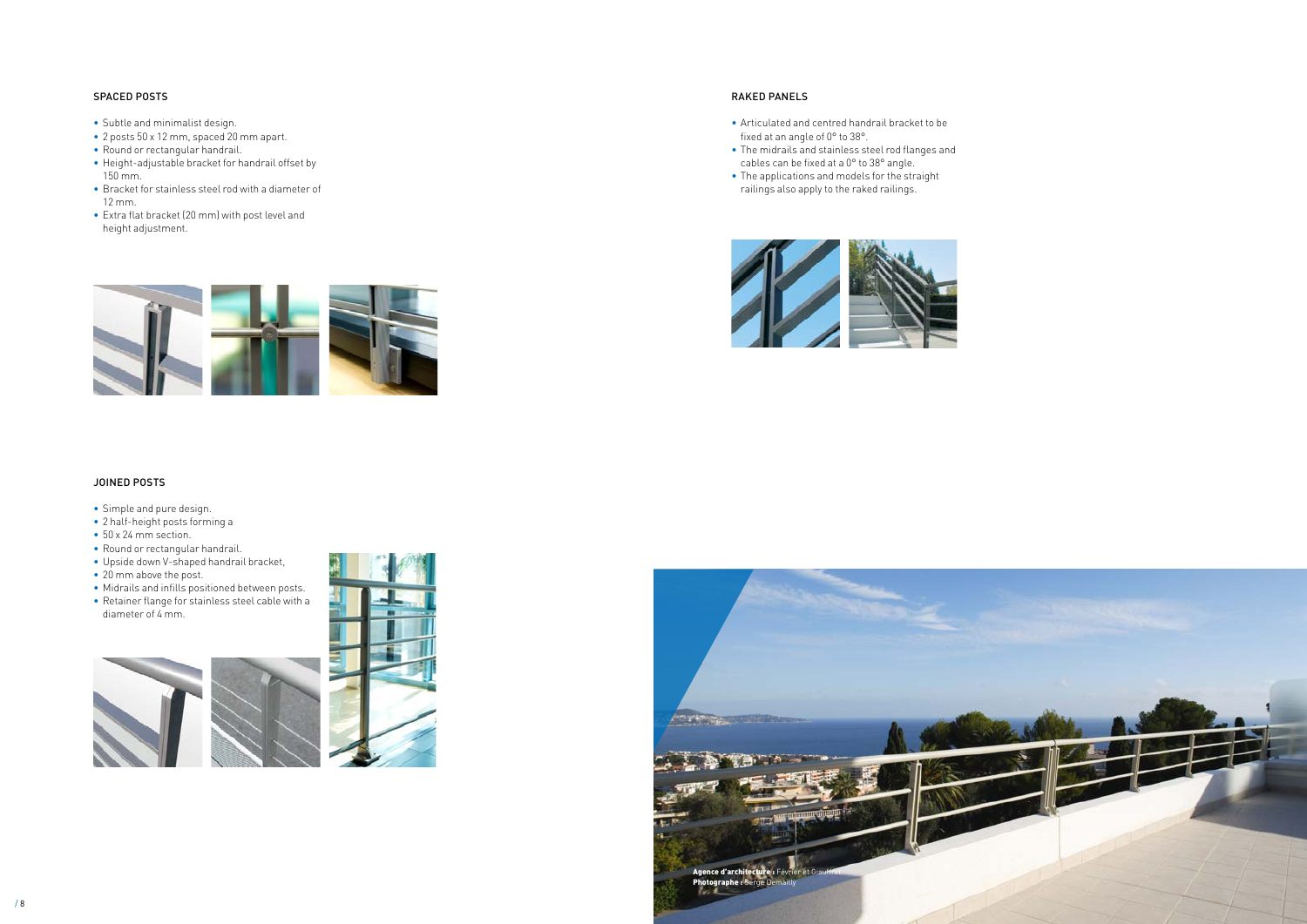

## **HANDRAILS**

HANDRAILS WITH END CAPS

### MOUNTING BRACKETS

Joined posts **Spaced posts** 





Round handrail Ø 50 mm



Clipped round handrail Ø 50 mm



Rectangular handrail 27 x 65 mm



Rectangular handrail 35 x 65 mm



Clipped rectangular handrail 27 x 65 mm



On a low wall











In front of the slab



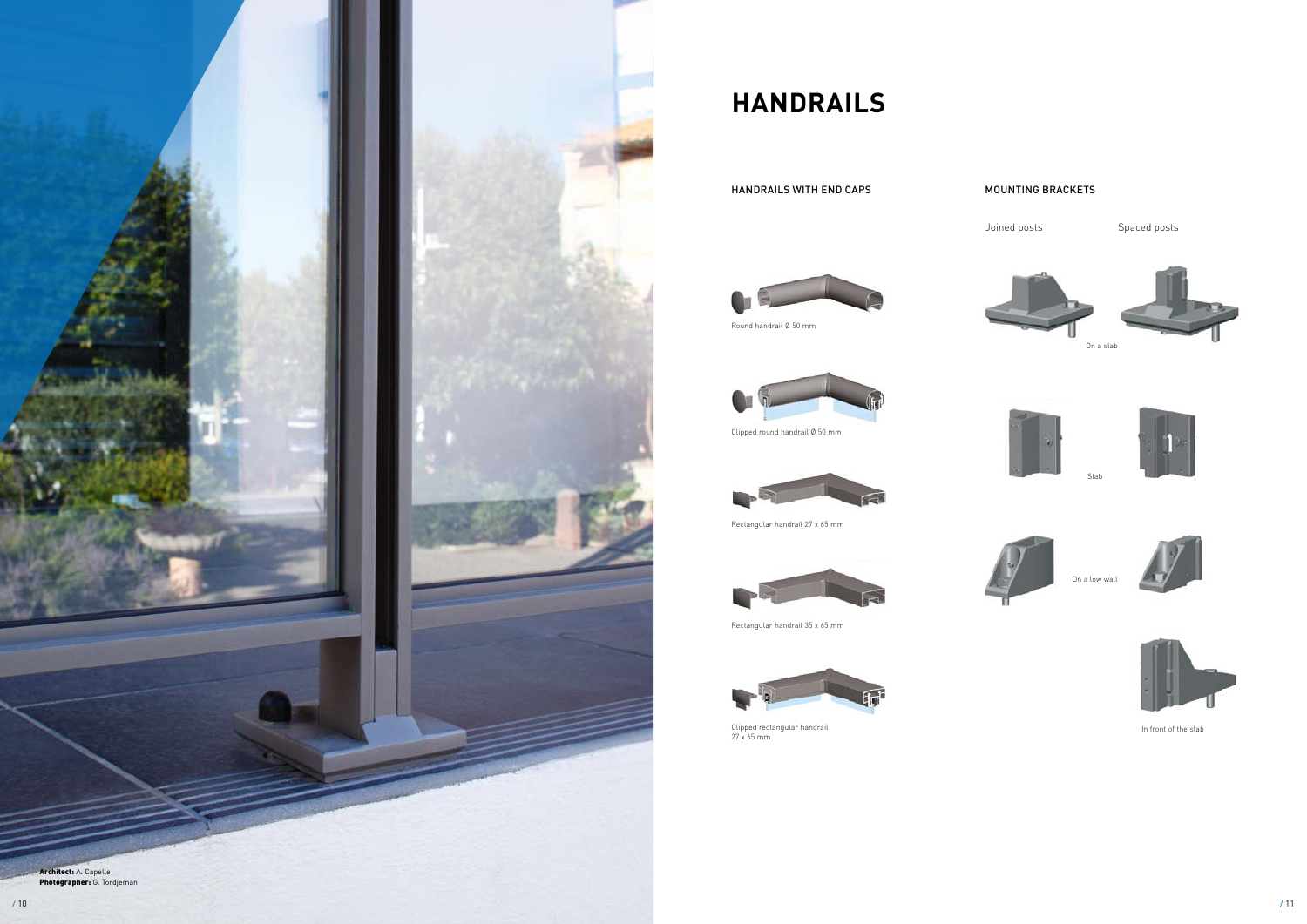





Full-height stainless steel rods with glass bottom section and offset handrail infill



## **SECTIONS**

Round midrail and glass bottom section infill Round handrail

### SPACED POSTS

Handrail and full-height rectangular midrails and glass bottom section infill

### JOINED POSTS

Glass infill beneath a round handrail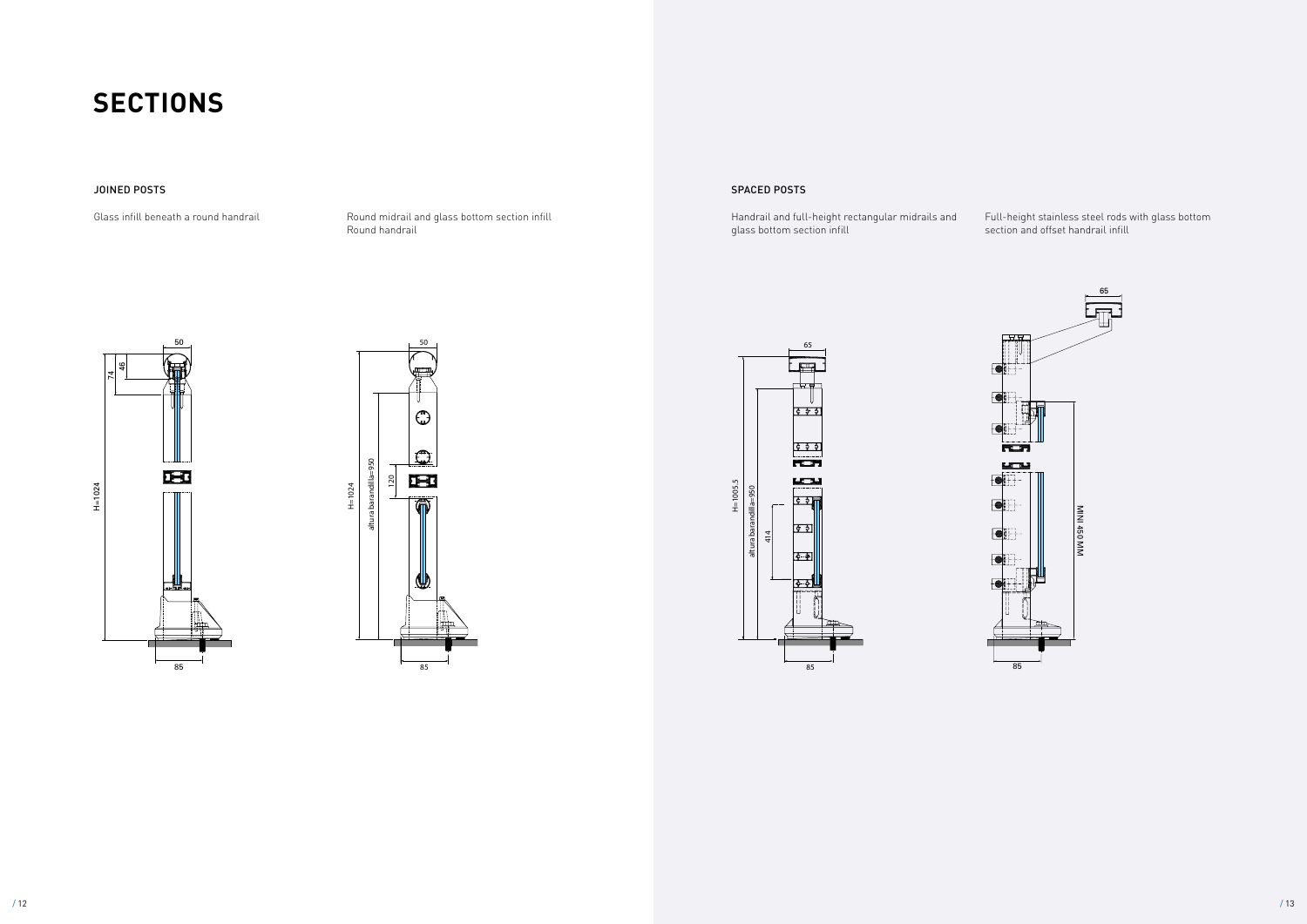## **APPLICATIONS PERFORMANCE**

### EXAMPLES OF STRAIGHT OR RAKED BALUSTRADING CONFIGURATIONS - INSTALLATION ON A SLAB OR SLAB NOSE

SCOPE OF USE = MAXIMUM DISTANCE BETWEEN POSTS



### MATERIALS AND PARTS

As with all Technal systems, only the highest materials and components are used to minimise maintenance and ensure long-term performance.

- Aluminium profiles are extruded from alloys 6060 Building compliant with EN 12020, EN 573- 3, EN 515 and EN 775-1 to 9.
- Fittings are cast from Zamak 5 or AS13.
- Screws are made from stainless steel.

### FINISHES AND COLOURS

A wide range of finishes and colours is available to meet individual project requirements, enhancing existing buildings and offering architects and designers greater design freedom:

- Natural anodised in accordance with EN 123731: 2001.
- Polyester powder coating finishes in a wide range of colours in accordance with "QUALICOAT".
- GYPSE is also available in lacquered finishes with exclusive Technal colours for a stylish and contemporary look.

### COMPLIANCE

78 tests carried out on 47 applications in public and private places as part of updates in accordance with the standard NFP 06-111-2/A1 of the Eurocode for horizontal loads as well as the validation by the CEBTP of all applications of running band aspect railings as part of the latest changes to DTU39 in relation to glazed railings.

|               | <b>Private place</b> | <b>Public place</b> |
|---------------|----------------------|---------------------|
|               | 1600 mm              | 930 mm              |
|               | 1600 mm              | 930 mm              |
|               | 1800 mm              | 1550 mm             |
|               | 1600 mm              | 930 mm              |
|               | 1600 mm              | 930 mm              |
| $a$ mad = 38° | 1600 mm              | 930 mm              |
| $M = 38'$     | 1600 mm              | 930 mm              |